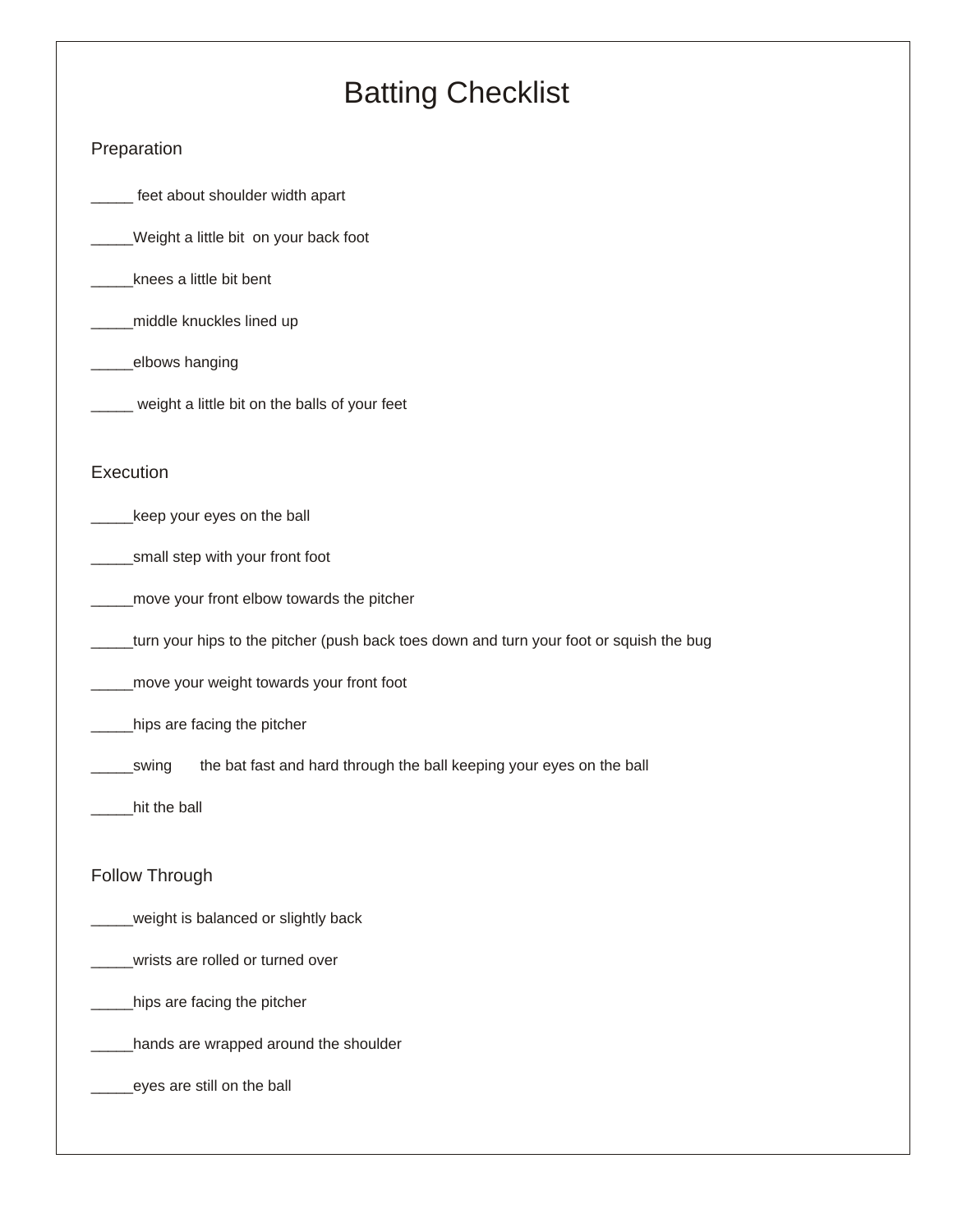# *Fielding Ground Balls Checklist*

### *Preparation*

*\_\_\_\_\_your shoulders are square or facing the batter*

*\_\_\_\_\_feet about shoulder width apart with the glove foot a little bit ahead of the other*

*\_\_\_\_\_Weight is slightly forward (on the balls of your feet) balanced side to side*

*\_\_\_\_\_knees are bent bringing you low to the ground*

*\_\_\_\_\_glove hand is almost touching the ground in front of the body*

*\_\_\_\_\_the throwing hand is beside the glove ready for clean fielding*

*\_\_\_\_\_ your back is flat and upright so you are facing the batter*

*\_\_\_\_\_eyes are on the ball*

# *Execution*

*\_\_\_\_\_kee p your eyes on the ball*

*\_\_\_\_\_hands are low with the glove open to the ball*

*\_\_\_\_\_move to the ball and meet it in front of the body*

*\_\_\_\_\_use two hands (alligator) to field the ball into the glove*

*\_\_\_\_\_watch the ball into your glove*

*\_\_\_\_\_the throwing hand is over the ball and getting ready to throw*

# *Follow Through*

*\_\_\_\_\_weight is moving back with the ball in your throwing hand*

*\_\_\_\_\_the glove side elbow is pointing toward where you are going to throw the ball*

*\_\_\_\_\_the glove side of the body is pointing toward the target*

*\_\_\_\_ \_the ball is in throwing position*

*\_\_\_\_\_eyes are on the target you are going to throw to*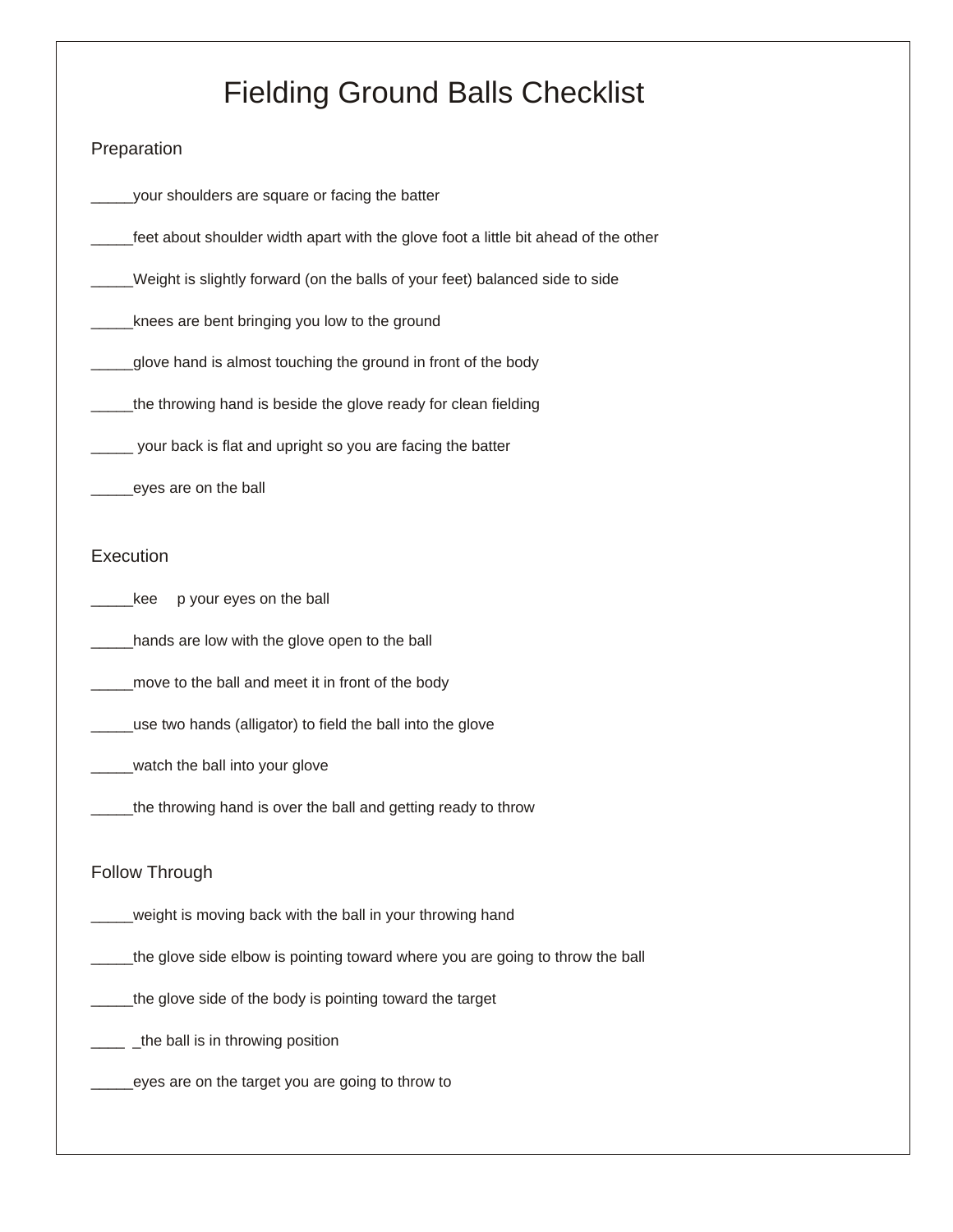# *Fielding Fly Balls Checklist*

# *Preparation*

*\_\_\_\_\_your shoulders are square or facing the batter*

*\_\_\_\_\_feet about shoulder width apart with the glove foot a little bit ahead of the other*

*\_\_\_\_\_Weight is slightly forward (on the balls of your feet) balanced side to side*

*\_\_\_\_\_knees are slightly bent ready to go in any direction*

*\_\_\_\_\_glove and throwing hand is about at your knees in front of the body*

*\_\_\_\_\_ your back is flat and upright so you are facing the batter*

*\_\_\_\_\_eyes are on the ball and the batter*

#### *Execution*

*\_\_\_\_\_keep your eyes on the ball*

*\_\_\_\_\_your eyes and body are moving with the ball*

*\_\_\_\_\_hands are still down until you get to where you are going to field the ball*

*\_\_\_\_\_when you get to where you are going to field the ball, you get ready with your body and your glove open to the ball*

*\_\_\_\_\_watch the ball into your glove which is pointing up at your throwing shoulder*

*\_\_\_\_\_the throwing hand closes your glove over the ball and then gets ready to throw*

# *Follow Through*

*\_\_\_\_\_weight is moving back with the ball in your throwing hand*

*\_\_\_\_\_the glove side elbow is pointing to ward where you are going to throw the ball*

*\_\_\_\_\_the glove side of the body is pointing toward the target*

*\_\_\_\_\_the ball is in throwing position*

*\_\_\_\_\_eyes are on the target you are going to throw to*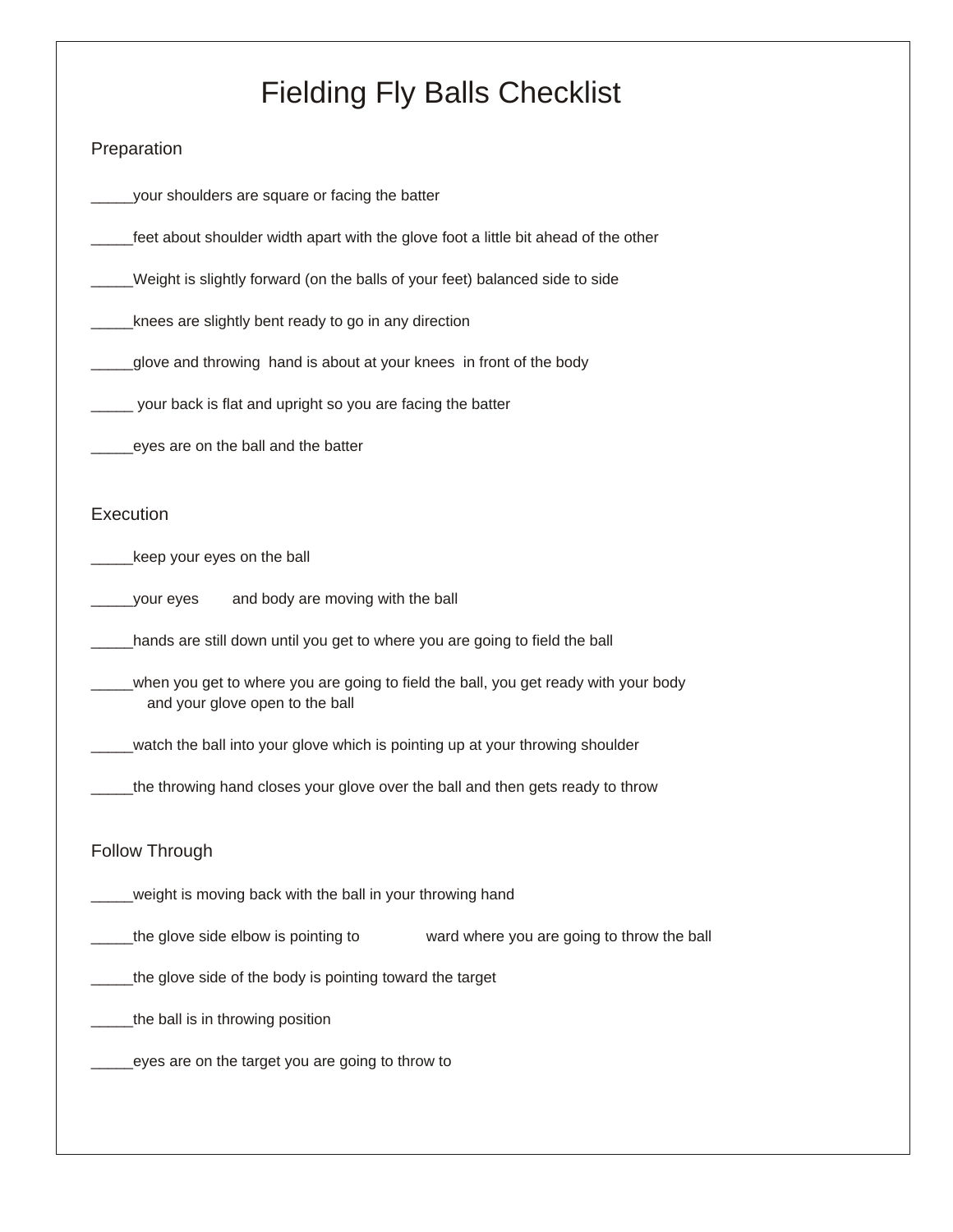# *Throwing Checklist*

### *Preparation*

*\_\_\_\_\_3 finger grip across the seams*

*\_\_\_\_\_glove side foot is closer to the target*

*\_\_\_\_\_weight is on the back foot*

*\_\_\_\_\_glove or glove side elbow is pointed toward the target*

*\_\_\_\_\_ throwing hand elbow is at shoulder height at a 90 degree angle*

*\_\_\_\_\_the wrist is cocked with the ball outside the wrist*

*\_\_\_\_\_eyes are on the target*

#### *Execution*

*\_\_\_\_\_your eyes are on the target as you step toward it with your throwing hand foot which is now in front*

*\_\_\_\_\_weight transfers to your front foot then push off your front foot*

*\_\_\_\_ \_the shoulder leads the elbow of the throwing hand*

*\_\_\_\_\_weight transfers to your front foot*

*\_\_\_\_\_your forearm rotates through with the ball up high*

*\_\_\_\_\_the glove hand or elbow comes down*

*\_\_\_\_\_the throwing hand arm extends and the wrist snaps as you release the ball*

#### *Follow Through*

*\_\_\_\_\_your weight is on your front (glove side) foot* 

*\_\_\_\_\_your front knee is bent*

*\_\_\_\_\_your throwing hand crosses over your body to the other side with your throwing shoulder forward*

*\_\_\_\_\_your throwing shoulder is forward*

*\_\_\_\_\_finish back in your balanced position with your eyes on the target you just threw to*